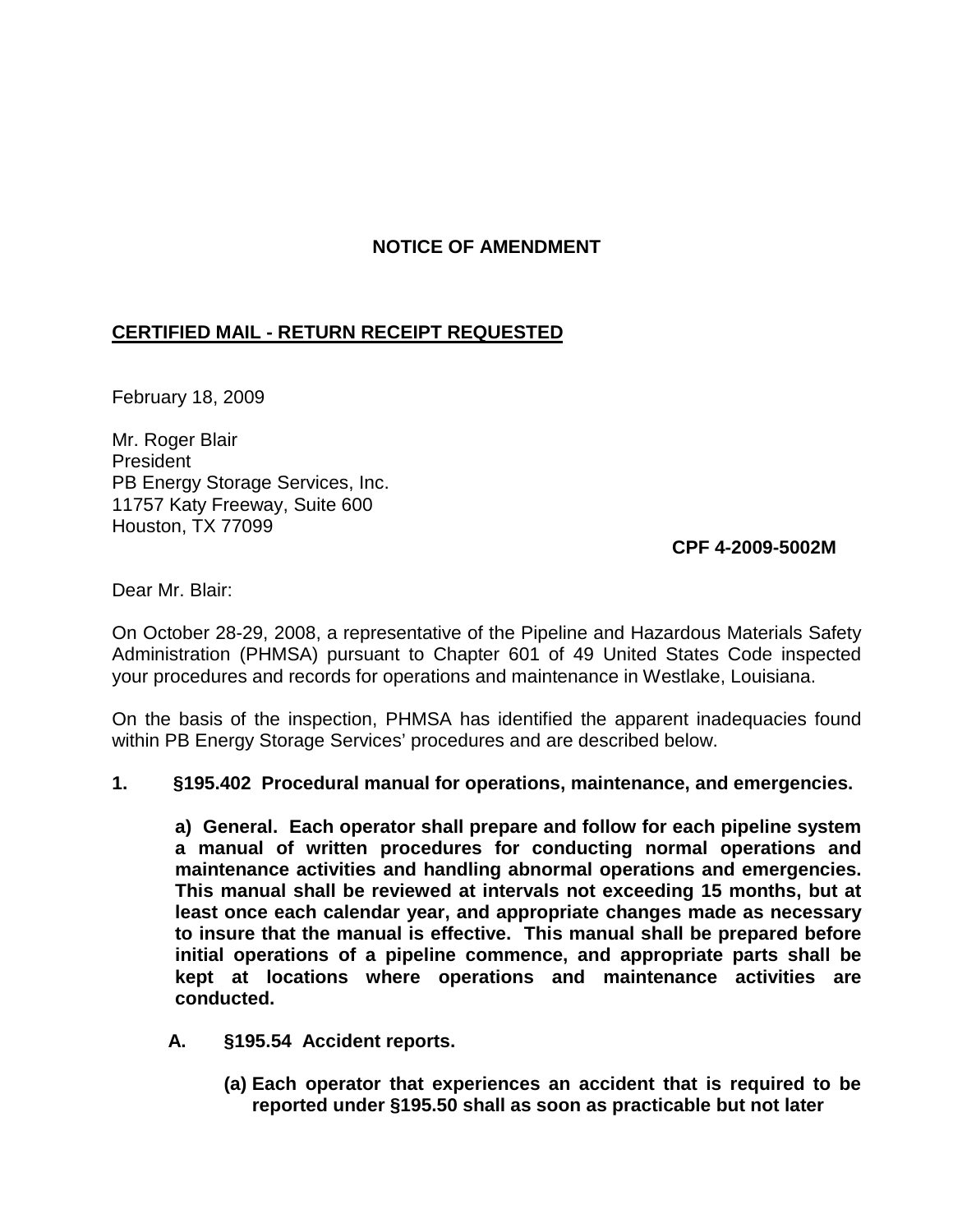- **(b) than 30 days after discovery of the accident, prepare and file an accident report on DOT Form 7000-1, or a facsimile.**
- **(c) Whenever an operator receives any changes in the information reported or additions to the original report on DOT Form 7000–1, it shall file a supplemental report within 30 days of new information.**

PB Energy Storage Services must amend their procedures to state that the supplemental report must be filed within 30 days of new information.

## **B. §195.302 Pressure testing**

**(a) Except as otherwise provided in this section and in §195.305(b), no operator may operate a pipeline unless it has been pressure tested under this subpart without leakage. In addition, no operator may return to service a segment of pipeline that has been replaced, relocated, or otherwise changed until it has been pressure tested under this subpart without leakage.**

PB Energy Storage Services pressure testing procedure contains an incorrect reference in their procedures manual. They must amend their procedures to refer to the correct current testing procedure.

# **C. §195.403 Emergency response training**

- **(a) Each operator shall establish and conduct a continuing training program to instruct emergency response personnel to:**
	- **(1) Carry out the emergency procedures established under 195.402 that relate to their assignments;**
	- **(2) Know the characteristics and hazards of the hazardous liquids or carbon dioxide transported, including, in case of flammable HVL, flammability of mixtures with air, odorless vapors, and water reactions;**
	- **(3) Recognize conditions that are likely to cause emergencies, predict the consequences of facility malfunctions or failures and hazardous liquids or carbon dioxide spills, and take appropriate corrective action;**
	- **(4) Take steps necessary to control any accidental release hazardous liquid or carbon dioxide and to minimize the potential for fire, explosion, toxicity, or environmental damage; and**
	- **(5) Learn the potential causes, types, sizes, and consequences of fire and the appropriate use of portable fire extinguishers and other on-site fire control equipment, involving, where feasible, a simulated pipeline emergency condition.**